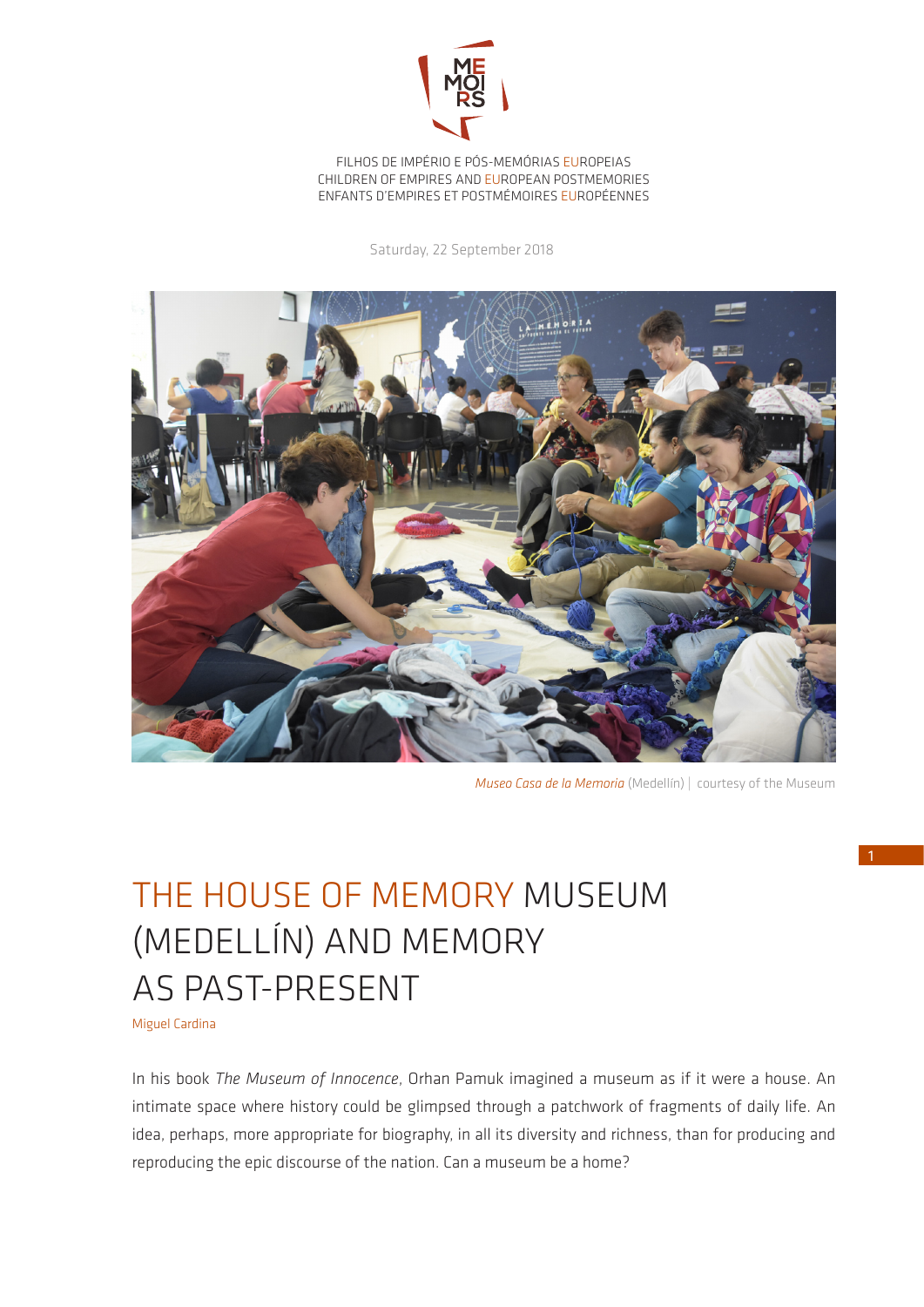

The *Museo Casa de la Memoria* (MCM), located in the centre of Medellín (Colombia), assumes this possibility in its very name. Created in 2006 and inaugurated in 2011, the *Museo Casa –* 'Museum House' – is the initiative of the City Council, part of its programme for victims of the armed conflict in Colombia. The public listening process that followed established the demand for a house and a museum: a space that met the urgent need for a meeting place – felt first and foremost by the victims and their families – but that could also address the urgency of exposing and discussing the phenomenon of violence so that it could be overcome.

The circumstances in which the MCM works require some reflection on the nature of the memory and on the political, pedagogical and moral role it plays. Indeed, the museum's mission is underpinned by the idea of overcoming atrocities whose effects persist, and in trying to avoid them happening again. "Memórias vivas," one of the museum's most often-deployed expressions, does not only call on us to dwell on the persistence of the past in the present, whether in testimonies of the living or in certain social phenomena; it also reminds us that the conflict has not yet ended and that the dynamics of symbolic recognition and reparation coexist with conflict. Indeed, despite the ongoing peace agenda, clashes continue between guerrillas, paramilitaries, the state and drug traffickers, in a Colombia where armed conflict has caused more than 200,000 deaths and, according to the Single Victims Registry, has directly affected more than 8 million people.

Although the MCM deals with a specific thematic and geographic context, its activities leads us to reflect on the imbrications between memory, art and territory more broadly. It is important to emphasize the peculiarities of Medellín: the most violent city in the world in the early 1990s, a place marked with the stigma of drug trafficking and that grew with the forced displacement of populations from elsewhere. Medellín has been recently rediscovered internationally, even as Pablo Escobar has been glamourized on the television. In this context, the territory of Medellín itself remains marked by violence experienced at different social and human levels. The transmission of violence, even among the younger generations, is grounded in lived experience. This forces the Museum to deploy a somewhat diffuse notion of "victim" which can make visible those whose lives have been shaped by distinct, partially expressible, forms of violence.

The proposal of the museum is thus to use memory as a reflective tool to resignify this past-present and to open space for shared and plural ways of recounting what happened. This is clear in the